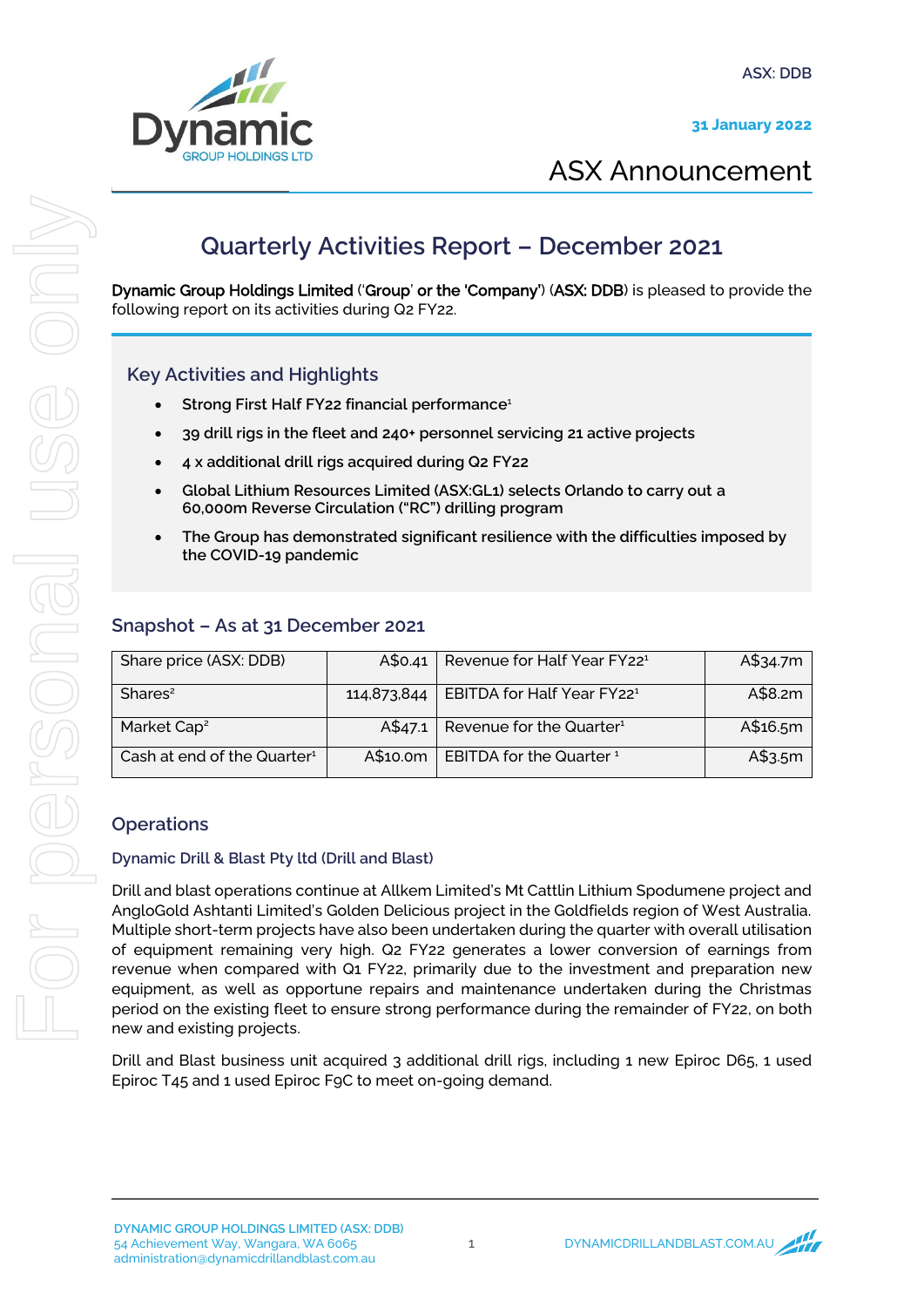31 January 2022



# ASX Announcement

### Orlando Drilling Pty Ltd (Orlando)

Global Lithium Resources Limited ("ASX:GL1" or "Global Lithium") selected Orlando to carry out their planned RC drilling program in the first quarter of 2022 at their Marble Bar Lithium Project. Global Lithium's drilling program is planned to comprise of approximately 60,000m of RC drilling.

In addition, Orlando have entered into a number of smaller contracts with ongoing exploration projects located in the Pilbara, Murchison and Gold Field regions for the purposes of exploration of the mineral resource reserves of gold, lithium, nickel, and copper. Overall utilisation of equipment remains very high. Orlando acquired an additional Schramm T685 drill rig and support equipment to sustainably meet demand into 2022.

The Company continue contract discussions which are at various stages with multiple parties and both business units are experiencing a sustained and strong level of enquiry resulting in a significant pipeline of opportunities for short, medium and long-term projects.

Both business units have shown significant resilience with the difficulties imposed by the COVID-19 pandemic, which has seen access to personnel and equipment made difficult and has managed to continue with minimal disruption to operations. The Company continues to monitor and adhere to government directions and customer requirements.

Labour pressures and supply chain constraints are persistent across both business units. The Company has a strong and well experienced management team with the capability to adapt and work in partnership with its customers to ensure security of supply and a positive operational and commercial outcome.

## **Corporate**

### Financial Summary

The Group is in a strong financial position with cash and cash equivalents of A\$10.0 million and trade receivables of A\$10.3 million.

Cash inflows from operating activities for the quarter was A\$18.9 million, due mainly to receipts from customers.

Cash outflows from operating activities for the quarter was approximately A\$15.1 million representing payment of employment and operating costs.

Cash outflows from investing activities \$6.9 million, due to acquisition of additional Property, Plant & Equipment.

The Company made operating activity payments of A\$294,850 to related parties and their associates. These payments relate to the remuneration agreements for the Managing Director, Executive Directors, Non-Executive Directors and key management personnel.

Pursuant to ASX listing rule 4.7C.2, the Company advises the proposed use of funds contained in section 1.7 of The Company's Prospectus in comparison to the actual use of funds following admission of The Company to the official list of the ASX: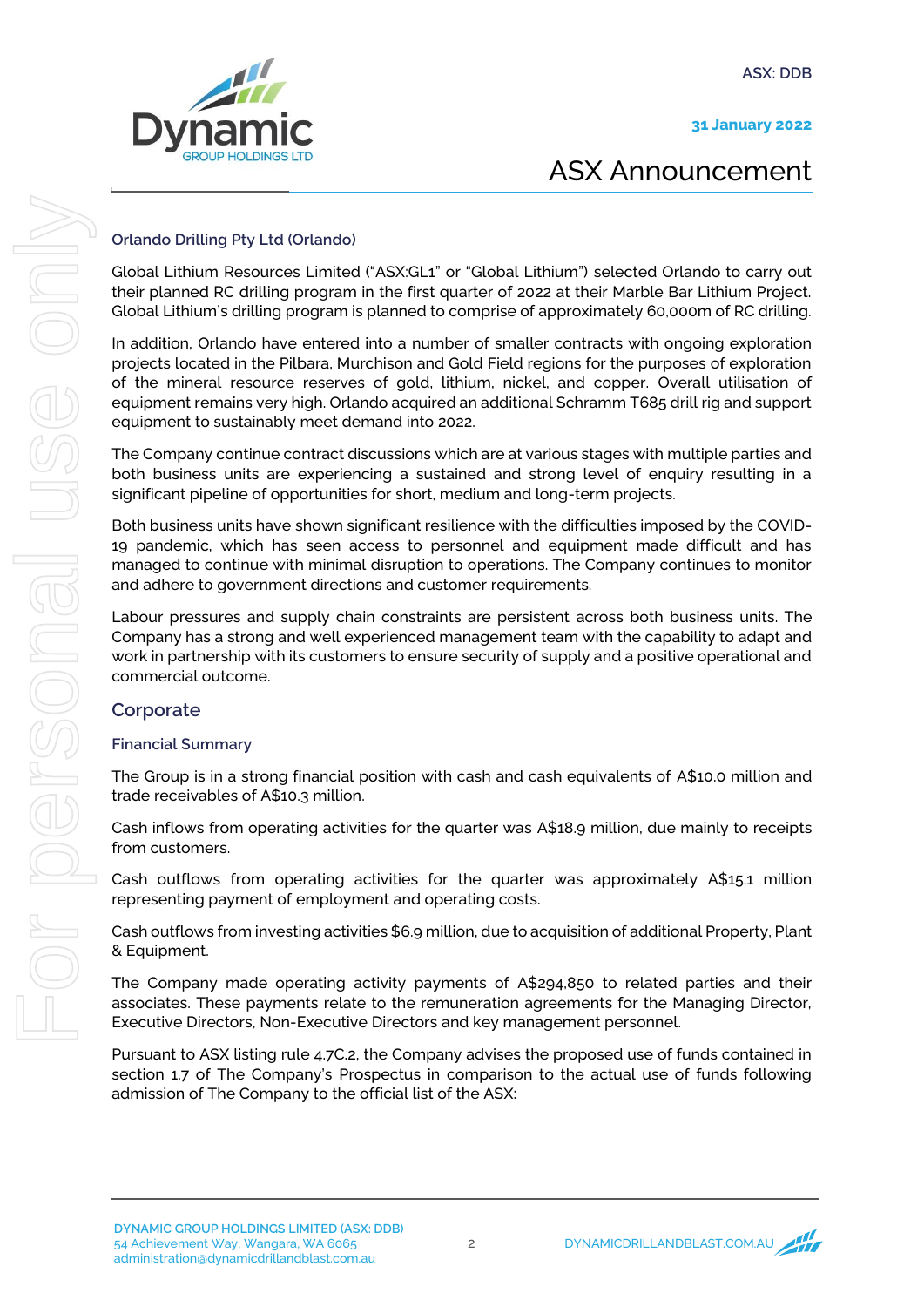

### 31 January 2022

# ASX Announcement

| Use of Funds                     | <b>Prospectus Amount</b> | <b>Actual to Date</b> |
|----------------------------------|--------------------------|-----------------------|
|                                  |                          |                       |
| Cost of the Offers               | A\$482,000               | A\$438,000            |
| Purchase of additional plant and | A\$2,833,000             | A\$1,616,207          |
| equipment                        |                          |                       |
| Repayment of Debt                | A\$500,000               | A\$500,000            |
| Capital/Corporate<br>Working     | A\$1,958,000             | A\$1,424,317          |
| overheads                        |                          |                       |
| Total                            | A\$5,773,000             | A\$3,978,524          |
|                                  |                          |                       |

The Company confirms that it expects to utilise the funds raised under its Prospectus in accordance with the use of funds statement and the key business objectives underlying the expected use of funds remain intact.

### -ENDS-

This announcement has been authorised by the Board of Dynamic Drill & Blast Holdings Limited.

Company Secretary James Bahen Dynamic Drill and Blast Holdings Ltd info@dynamicdrillandblast.com.au +61 8 6555 2950

Investor and Media Enquiries: Cameron Gilenko / Michael Weir Citadel-MAGNUS +61 466 984 953 / +61 0402 347 032

### About Dynamic Group Holdings Limited

*Dynamic Group Holdings Limited (the "Company) is a supplier of various specialised drilling services as well as blasting services to clients in the mining and construction sectors in Western Australia. The Company operates under two entities, Dynamic Drill & Blast Pty Ltd and Orlando Drilling Pty Ltd.* 

*The Company's s significant project pipeline is based around medium to long term contracts and has a highly experienced executive management team focused on quality service provision, employee safety and providing solutions* 

*The Company is committed to business and quality management systems that provides the framework for its personnel to achieve its customer's measurable objectives, while using continual improvement initiatives to strive for best practice performance.*

*Since incorporation, the Company has developed comprehensive policies, procedures and processes that aid the safe, effective and efficient provision of services.*

*Dynamic Drill & Blast ("Dynamic") is a supplier of drilling and blasting services to clients in the mining and construction sectors in Western Australia. Dynamic focuses on mining and construction projects within a range of commodity sectors, including iron ore, lithium and gold. Dynamic also undertakes short term specialised drilling and blasting projects.*

*Orlando Drilling Pty Ltd (Orlando) is a wholly owned subsidiary of the Company. Orlando is a Western Australian based company providing grade control, exploration and resource definition drilling services to the mining industry since 2007, utilising its fleet of AC, RC and diamond drill rigs and experienced personnel.*

#### *Forward-Looking Statements*

*This document may include forward-looking statements. Forward-looking statements include, but are not limited to, statements concerning Dynamic Group Holdings Limited's planned work and other statements that are not historical facts. When used in this document, the words such as "could," "plan," "estimate," "expect," "intend," "may", "potential", "should," and similar expressions are forward-looking statements. Although Dynamic Group Holdings Limited believes that its expectations reflected in these forward-looking statements are reasonable, such statements involve risks and uncertainties and no assurance can be given that actual work will be consistent with these forward-looking statements.*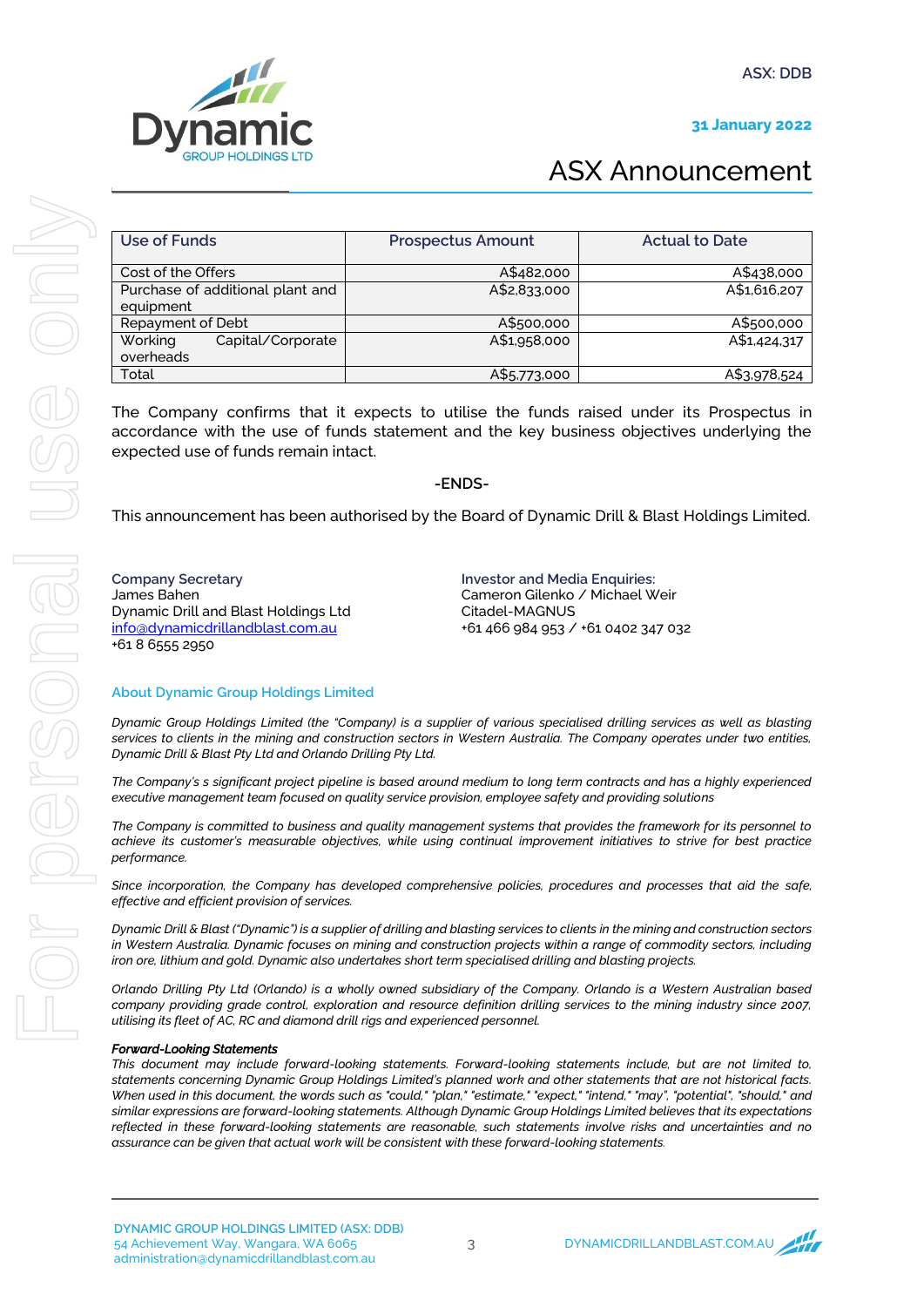## **Appendix 4C**

## **Quarterly cash flow report for entities subject to Listing Rule 4.7B**

| <b>Name of entity</b>          |                                   |
|--------------------------------|-----------------------------------|
| DYNAMIC GROUP HOLDINGS LIMITED |                                   |
| <b>ABN</b>                     | Quarter ended ("current quarter") |
|                                |                                   |

| 49 640 888 213 | 31 DECEMBER 2021 |
|----------------|------------------|
|                |                  |

|     | <b>Consolidated statement of cash flows</b>         | <b>Current quarter</b><br>\$A'000 | Year to date (6<br>months)<br>\$A'000 |
|-----|-----------------------------------------------------|-----------------------------------|---------------------------------------|
| 1.  | Cash flows from operating activities                |                                   |                                       |
| 1.1 | Receipts from customers                             | 18,618                            | 39,646                                |
| 1.2 | Payments for                                        |                                   |                                       |
|     | research and development<br>(a)                     |                                   |                                       |
|     | product manufacturing and operating<br>(b)<br>costs | (7, 552)                          | (17, 767)                             |
|     | advertising and marketing<br>(C)                    | (52)                              | (77)                                  |
|     | leased assets<br>(d)                                | (210)                             | (421)                                 |
|     | staff costs<br>(e)                                  | (6,888)                           | (13, 375)                             |
|     | (f)<br>administration and corporate costs           | (218)                             | (478)                                 |
| 1.3 | Dividends received (see note 3)                     |                                   |                                       |
| 1.4 | Interest received                                   |                                   |                                       |
| 1.5 | Interest and other costs of finance paid            | (151)                             | (297)                                 |
| 1.6 | Income taxes paid                                   | (83)                              | (117)                                 |
| 1.7 | Government grants and tax incentives                | 253                               | 506                                   |
| 1.8 | Other (provide details if material)                 | 7                                 |                                       |
| 1.9 | Net cash from / (used in) operating<br>activities   | 3,724                             | 7,627                                 |

| 2.  | Cash flows from investing activities |         |          |
|-----|--------------------------------------|---------|----------|
|     |                                      |         |          |
| 2.1 | Payments to acquire or for:          |         |          |
|     | entities<br>(a)                      |         | (4,842)  |
|     | businesses<br>(b)                    |         |          |
|     | property, plant and equipment<br>(c) | (6,890) | (10,088) |
|     | investments<br>(d)                   |         |          |
|     | intellectual property<br>(e)         | -       |          |
|     | (f)<br>other non-current assets      |         |          |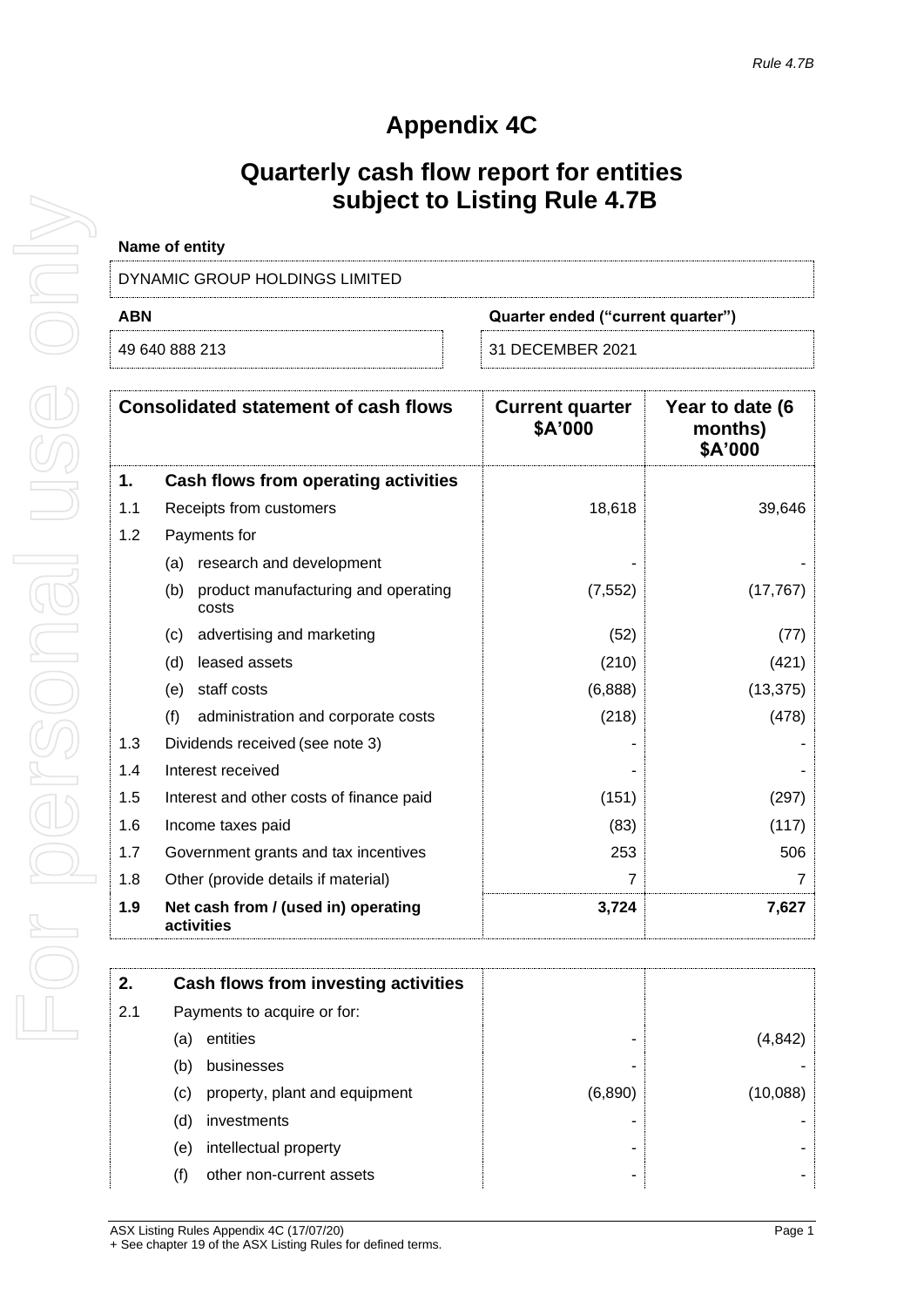|     | <b>Consolidated statement of cash flows</b>       | <b>Current quarter</b><br>\$A'000 | Year to date (6<br>months)<br>\$A'000 |
|-----|---------------------------------------------------|-----------------------------------|---------------------------------------|
| 2.2 | Proceeds from disposal of:                        |                                   |                                       |
|     | entities<br>(a)                                   |                                   |                                       |
|     | (b)<br>businesses                                 |                                   |                                       |
|     | property, plant and equipment<br>(c)              | $\mathfrak{p}$                    | $\overline{2}$                        |
|     | (d)<br>investments                                |                                   |                                       |
|     | (e)<br>intellectual property                      |                                   |                                       |
|     | (f)<br>other non-current assets                   |                                   |                                       |
| 2.3 | Cash flows from loans to other entities           |                                   |                                       |
| 2.4 | Dividends received (see note 3)                   |                                   |                                       |
| 2.5 | Other (provide details if material)               |                                   |                                       |
| 2.6 | Net cash from / (used in) investing<br>activities | (6,888)                           | (14,928)                              |

| 3.   | Cash flows from financing activities                                                          |         |          |
|------|-----------------------------------------------------------------------------------------------|---------|----------|
| 3.1  | Proceeds from issues of equity securities<br>(excluding convertible debt securities)          |         | 3,770    |
| 3.2  | Proceeds from issue of convertible debt<br>securities                                         |         |          |
| 3.3  | Proceeds from exercise of options                                                             |         |          |
| 3.4  | Transaction costs related to issues of<br>equity securities or convertible debt<br>securities |         | (503)    |
| 3.5  | Proceeds from borrowings                                                                      | 5,054   | 7,173    |
| 3.6  | Repayment of borrowings                                                                       | (1,583) | (3, 391) |
| 3.7  | Transaction costs related to loans and<br>borrowings                                          |         |          |
| 3.8  | Dividends paid                                                                                |         |          |
| 3.9  | Other (provide details if material)                                                           | (11)    | (24)     |
| 3.10 | Net cash from / (used in) financing<br>activities                                             | 3,460   | 7,025    |

| 4.  | Net increase / (decrease) in cash and<br>cash equivalents for the period |         |           |
|-----|--------------------------------------------------------------------------|---------|-----------|
| 4.1 | Cash and cash equivalents at beginning of<br>period                      | 9,735   | 10,307    |
| 4.2 | Net cash from / (used in) operating<br>activities (item 1.9 above)       | 3.724   | 7,627     |
| 4.3 | Net cash from / (used in) investing activities<br>(item 2.6 above)       | (6,888) | (14, 928) |

For personal use only For personal use only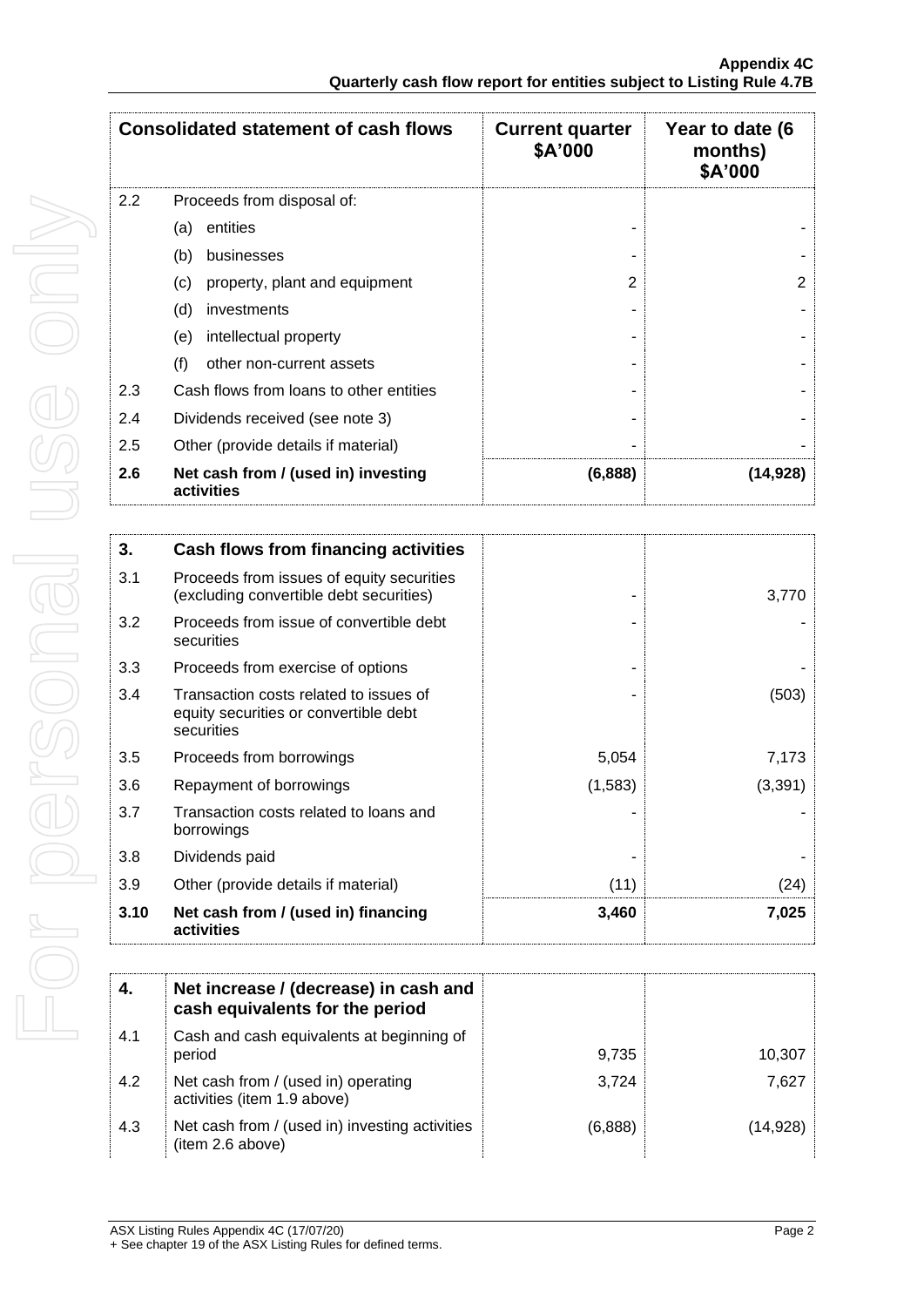|     | Consolidated statement of cash flows                                | <b>Current quarter</b><br>\$A'000 | Year to date (6<br>months)<br>\$A'000 |
|-----|---------------------------------------------------------------------|-----------------------------------|---------------------------------------|
| 4.4 | Net cash from / (used in) financing activities<br>(item 3.10 above) | 3.460                             | 7.025                                 |
| 4.5 | Effect of movement in exchange rates on<br>cash held                |                                   |                                       |
| 4.6 | Cash and cash equivalents at end of<br>period                       | 10,031                            | 10.031                                |

| 5.  | Reconciliation of cash and cash<br>equivalents<br>at the end of the quarter (as shown in the<br>consolidated statement of cash flows) to the<br>related items in the accounts | <b>Current quarter</b><br>\$A'000 | <b>Previous quarter</b><br>\$A'000 |
|-----|-------------------------------------------------------------------------------------------------------------------------------------------------------------------------------|-----------------------------------|------------------------------------|
| 5.1 | <b>Bank balances</b>                                                                                                                                                          | 9,550                             | 9,254                              |
| 5.2 | Call deposits                                                                                                                                                                 | 481                               | 481                                |
| 5.3 | <b>Bank overdrafts</b>                                                                                                                                                        |                                   |                                    |
| 5.4 | Other (provide details)                                                                                                                                                       |                                   |                                    |
| 5.5 | Cash and cash equivalents at end of<br>quarter (should equal item 4.6 above)                                                                                                  | 10,031                            | 9,735                              |

| 6.  | Payments to related parties of the entity and their<br>associates                                                                                           | <b>Current quarter</b><br><b>\$A'000</b> |
|-----|-------------------------------------------------------------------------------------------------------------------------------------------------------------|------------------------------------------|
| 6.1 | Aggregate amount of payments to related parties and their<br>associates included in item 1                                                                  | 295                                      |
| 6.2 | Aggregate amount of payments to related parties and their<br>associates included in item 2                                                                  |                                          |
|     | Note: if any amounts are shown in items 6.1 or 6.2, your quarterly activity report must include a description of, and an<br>explanation for, such payments. |                                          |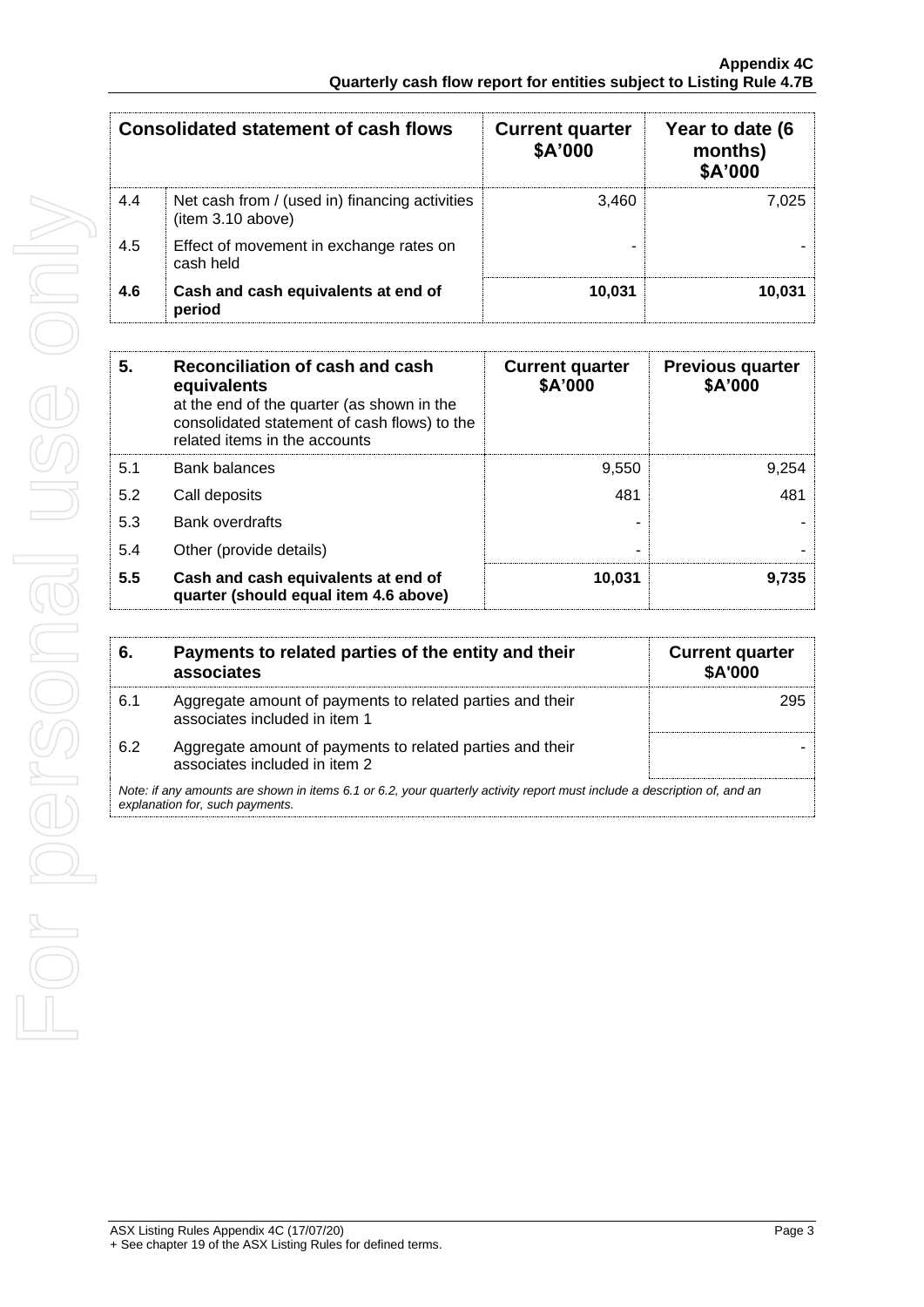| 7.  | <b>Financing facilities</b><br>Note: the term "facility' includes all forms of financing<br>arrangements available to the entity.<br>Add notes as necessary for an understanding of the<br>sources of finance available to the entity.                                                                                                                                                                             | <b>Total facility</b><br>amount at quarter<br>end<br>\$A'000  | Amount drawn at<br>quarter end<br>\$A'000 |  |
|-----|--------------------------------------------------------------------------------------------------------------------------------------------------------------------------------------------------------------------------------------------------------------------------------------------------------------------------------------------------------------------------------------------------------------------|---------------------------------------------------------------|-------------------------------------------|--|
| 7.1 | Loan facilities                                                                                                                                                                                                                                                                                                                                                                                                    | 17,631                                                        | 15,832                                    |  |
| 7.2 | Credit standby arrangements                                                                                                                                                                                                                                                                                                                                                                                        | 5,500                                                         |                                           |  |
| 7.3 | Other (please specify)                                                                                                                                                                                                                                                                                                                                                                                             |                                                               |                                           |  |
| 7.4 | <b>Total financing facilities</b>                                                                                                                                                                                                                                                                                                                                                                                  | 23,131                                                        | 15,832                                    |  |
| 7.5 |                                                                                                                                                                                                                                                                                                                                                                                                                    | Unused financing facilities available at quarter end<br>7,299 |                                           |  |
| 7.6 | Include in the box below a description of each facility above, including the lender, interest<br>rate, maturity date and whether it is secured or unsecured. If any additional financing<br>facilities have been entered into or are proposed to be entered into after quarter end,<br>include a note providing details of those facilities as well.                                                               |                                                               |                                           |  |
|     | The loan facility of \$17.63m relates equipment finance on various terms and rates, ranging<br>from 3.19% to 6% and up to 60-month maturity, this includes an overall asset finance facility<br>limit with Commonwealth Bank of Australia of \$10m as well as an overall asset finance facility<br>with National Australia Bank of \$5m. Additional drawdown on these facilities subject to certain<br>conditions. |                                                               |                                           |  |
|     | The Credit standby arrangement refers to a trade finance facilities with both Commonwealth<br>Bank of Australia and National Australia Bank.                                                                                                                                                                                                                                                                       |                                                               |                                           |  |

| 8.  |                                                                                                                                                                                                                                 | Estimated cash available for future operating activities                                | \$A'000 |  |
|-----|---------------------------------------------------------------------------------------------------------------------------------------------------------------------------------------------------------------------------------|-----------------------------------------------------------------------------------------|---------|--|
| 8.1 |                                                                                                                                                                                                                                 | Net cash from / (used in) operating activities (item 1.9)                               | 3,724   |  |
| 8.2 |                                                                                                                                                                                                                                 | 10,031<br>Cash and cash equivalents at quarter end (item 4.6)                           |         |  |
| 8.3 |                                                                                                                                                                                                                                 | Unused finance facilities available at quarter end (item 7.5)                           | 7,299   |  |
| 8.4 |                                                                                                                                                                                                                                 | Total available funding (item $8.2 +$ item $8.3$ )                                      | 17,330  |  |
| 8.5 | Estimated quarters of funding available (item 8.4 divided by<br>item 8.1)                                                                                                                                                       |                                                                                         | N/A     |  |
|     | Note: if the entity has reported positive net operating cash flows in item 1.9, answer item 8.5 as "N/A". Otherwise, a<br>figure for the estimated quarters of funding available must be included in item 8.5.                  |                                                                                         |         |  |
| 8.6 |                                                                                                                                                                                                                                 | If item 8.5 is less than 2 quarters, please provide answers to the following questions: |         |  |
|     | 8.6.1<br>Does the entity expect that it will continue to have the current level of net operating<br>cash flows for the time being and, if not, why not?                                                                         |                                                                                         |         |  |
|     | Answer: N/A                                                                                                                                                                                                                     |                                                                                         |         |  |
|     | 8.6.2<br>Has the entity taken any steps, or does it propose to take any steps, to raise further<br>cash to fund its operations and, if so, what are those steps and how likely does it<br>believe that they will be successful? |                                                                                         |         |  |
|     | Answer: N/A                                                                                                                                                                                                                     |                                                                                         |         |  |